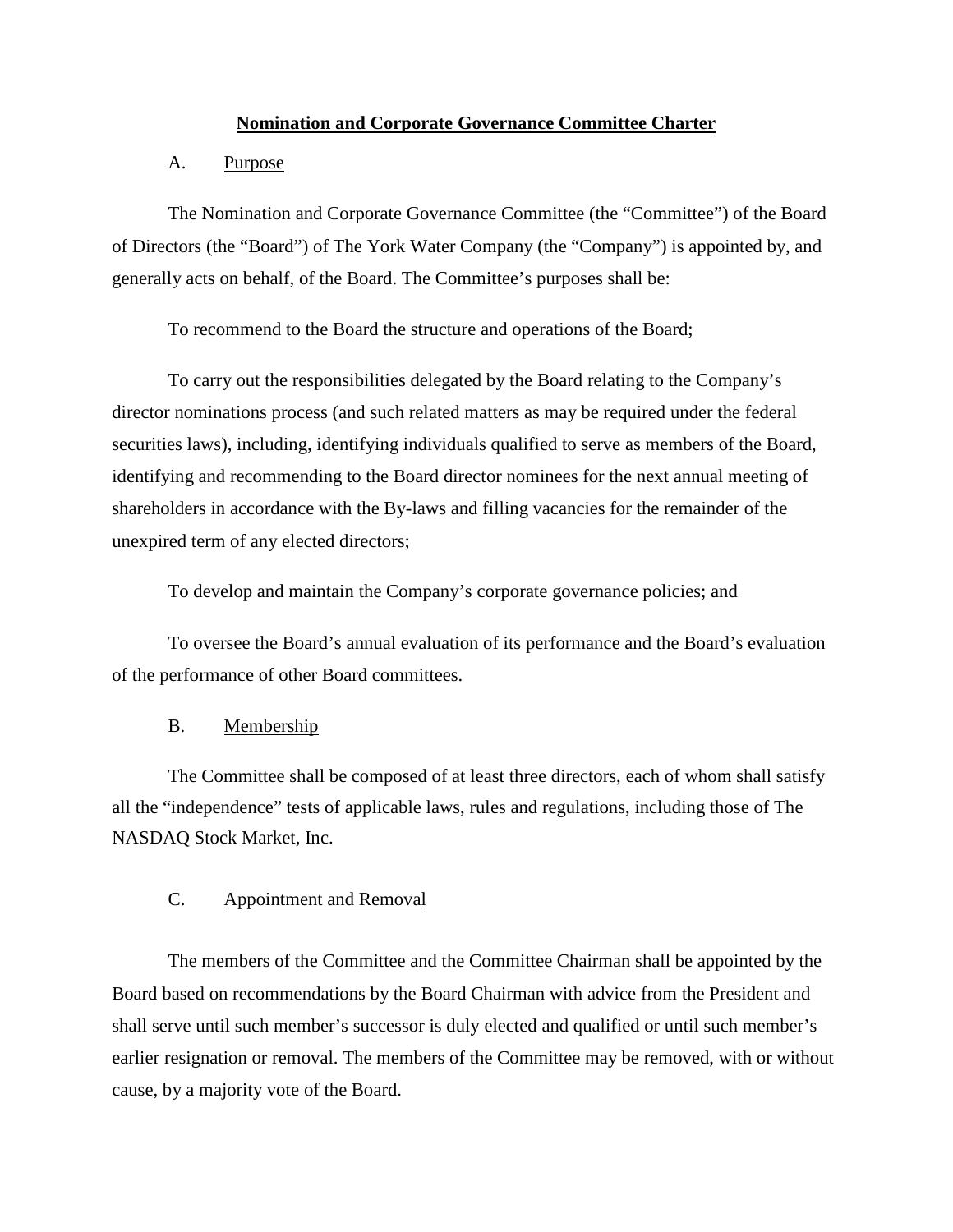### D. Meetings and Procedures

The Committee shall meet, in person or telephonically, as often as it may deem necessary and appropriate in its judgment, but in no event less than two times per year. A majority of the members of the Committee shall constitute a quorum.

The Chairperson of the Committee or a majority of the members of the Committee may call a special meeting of the Committee.

The Committee may delegate authority to one or more members of the Committee when appropriate, but no such delegation shall be permitted if the authority is required by a law, regulation, or listing standard to be exercised by the Committee as a whole.

The Committee may request that any directors, officers, or employees of the Company, or other persons whose advice and counsel are sought by the Committee, attend any meeting to provide such information as the Committee requests, but no such persons shall have the right to vote.

The Committee shall fix its own rules of procedure, which shall be consistent with the By-laws of the Company and the Committee Charter.

The Committee shall keep written minutes of its meetings, which minutes shall be maintained with the books and records of the Company.

The Committee shall report to the Board on the matters discussed at each meeting of the Committee, including describing all actions taken by the Committee at the meeting.

E. Duties and Responsibilities

The Committee shall have the following duties and responsibilities:

(1) Board Size and Composition

Establish criteria for the selection of new directors to serve on the Board.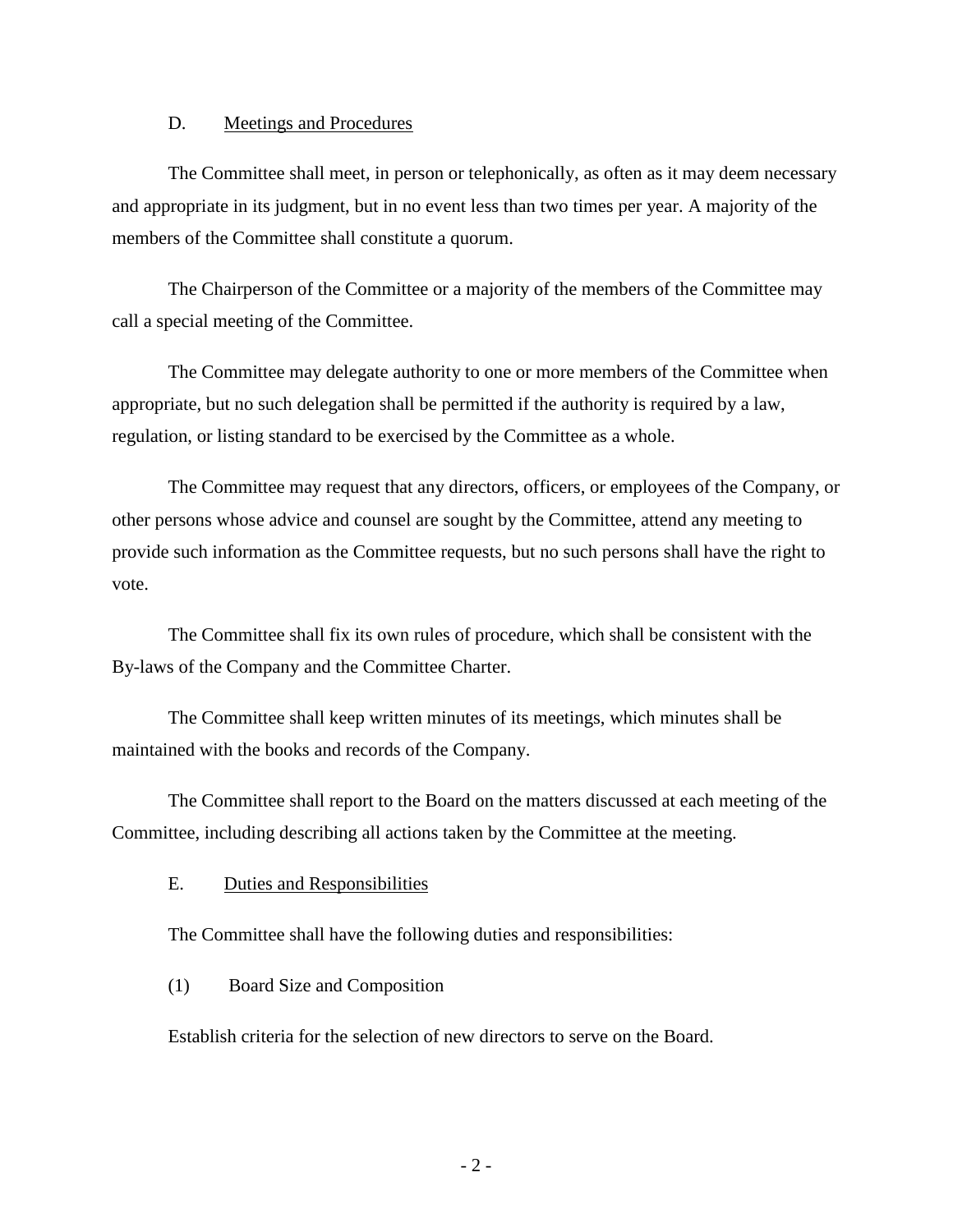Consider and recommend to the Board the appropriate size, function, and needs of the Board, taking into account that the Board as a whole shall have competency in the following areas: (i) industry knowledge; (ii) accounting and finance; (iii) business judgment; (iv) management; (v) leadership; (vi) business strategy; (vii) crisis management; (viii) corporate governance; and (ix) risk management. The Board also seeks members from diverse backgrounds, including professional experience, perspectives, education, skills, backgrounds, culture and work-style, so that the Board consists of members with a broad spectrum of experience and expertise and with a reputation for integrity. Directors should have experience in positions with a high degree of responsibility, be leaders in the companies or institutions with which they are affiliated, and be selected based upon contributions that they can make to the Company.

Determine what types of backgrounds, skills, and attributes of Board members are needed to help strengthen and balance the Board, taking into account the competencies described above, and actively seek individuals qualified to become Board members and maintain an active file of suitable candidates for consideration as nominees to the Board.

Recommend to the Board one member of the Board to serve as Chairperson of the Board. Recommend to the Board one member of the Board to serve as Vice Chairperson of the Board if desired.

Have the sole authority, and necessary funding, to retain, set compensation and retention terms for, and terminate any search firm to be used to identify director candidates. The Committee shall have the sole authority and necessary funding, to retain, set compensation and retention terms for, and terminate any outside counsel and such other advisors as it deems necessary to fulfill its duties and responsibilities under this Charter. Any search firm, outside counsel and any other advisors retained by the Committee shall be independent as determined in the discretion of the Committee.

Evaluate and recommend to the Board the slate of nominees for directors to be elected by the shareholders at the Company's next annual meeting of shareholders in accordance with the By-laws and, where applicable, to fill vacancies for the remainder of the unexpired term of any elected director. In recommending nominees, the Committee shall consider nominees

- 3 -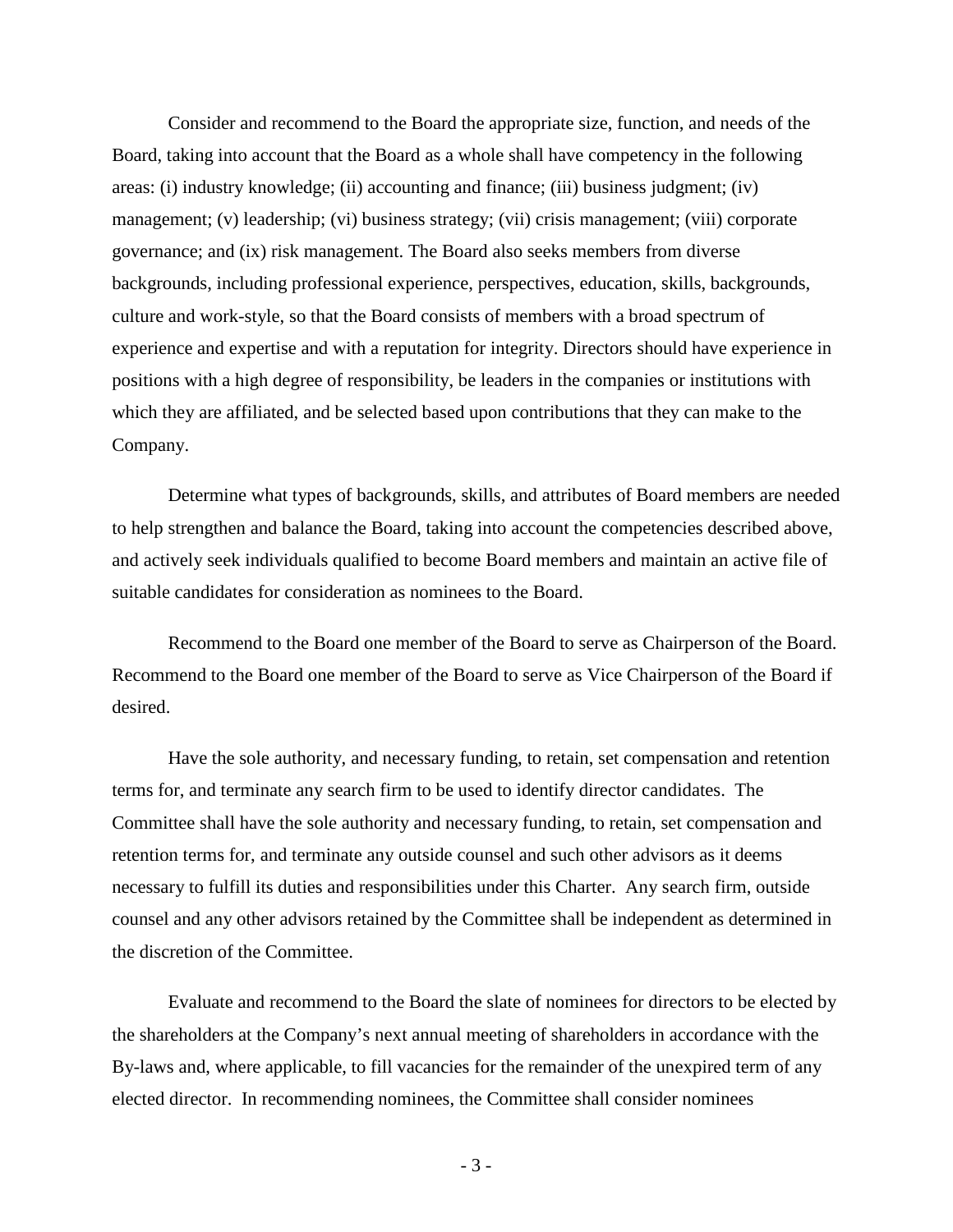recommended by Company shareholders. Such recommendations shall be submitted to the Chairperson of the Committee in accordance with the By-laws. Recommendations by the Committee should include a review by the Committee of the performance and contribution of fellow directors, as well as the qualifications of new nominees.

Review potential director conflicts of interest and recommend to the Board a determination as to whether a conflict exists.

Approve requests by independent directors to serve as an outside non-employee director of more than three other public companies.

(2) Board Committees

Recommend to the Board, standing committees of the Board and the responsibilities of such committees, including each committee's structure, operations, and authority to delegate to subcommittees.

Periodically review the charter of each committee of the Board and make recommendations to the Board for the creation of additional committees or the elimination of committees of the Board.

(3) Evaluation of the Board

At least annually, oversee the evaluation of the Board of Directors and members of committees (including this Committee) with the results presented to the Board.

(4) Corporate Governance

To advise and, as needed, develop and make recommendations to the Board concerning corporate governance issues, principles and guidelines.

To review periodically the corporate governance documents of the Company, including, but not limited to, the Committee Charter, the Company's Articles of Incorporation, the Company's By-laws, the Company's Code of Conduct and recommend changes to the Board, when necessary.